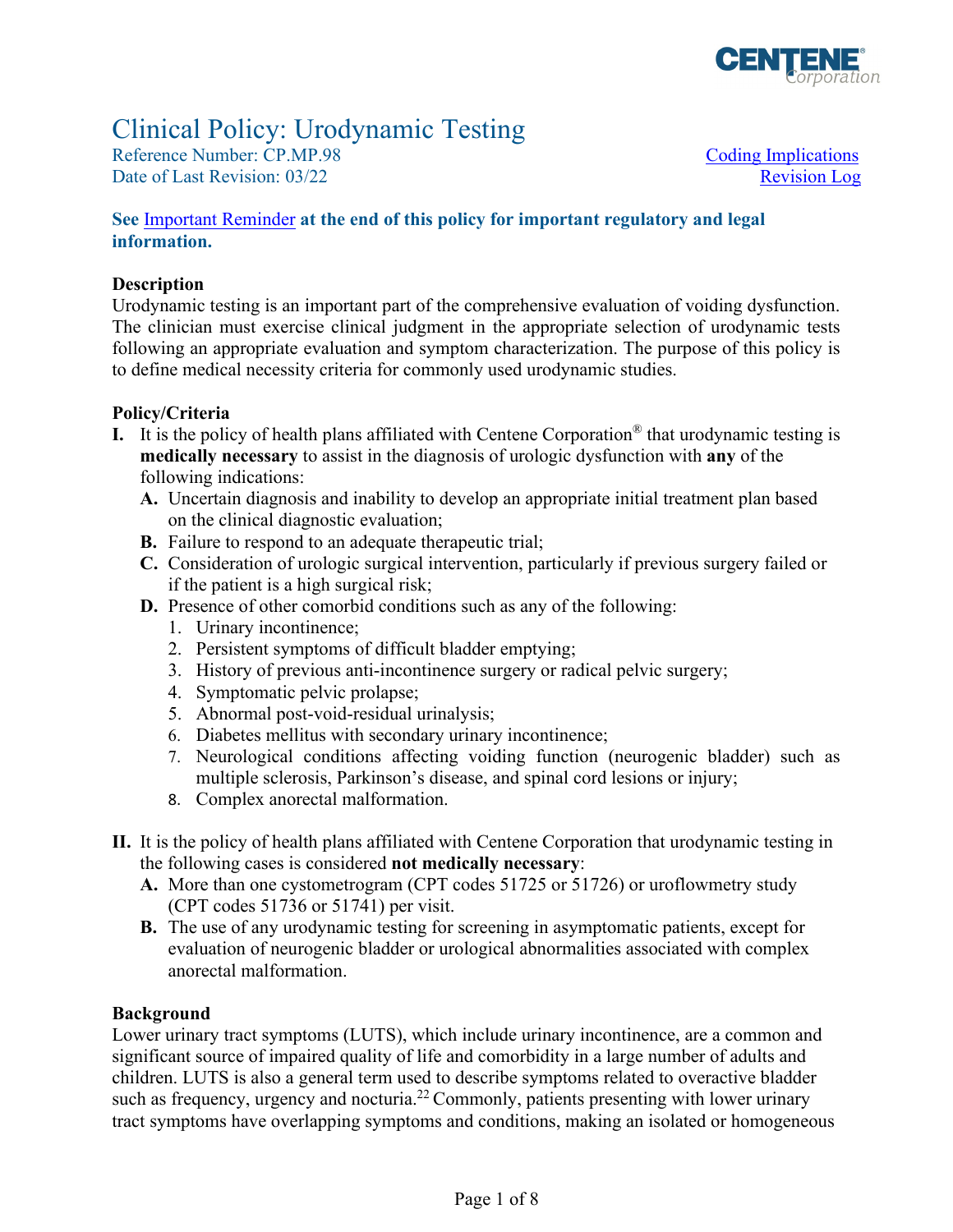

source of symptoms rare. Clinicians evaluating these disorders collectively utilize history, physical examination, questionnaires and testing data in the evaluation of symptoms.<sup>3</sup> Cystometrogram, uroflowmetry, urethral pressure profile, and voiding pressure studies, among others, are used to identify abnormal voiding patterns in symptomatic patients with disorders of urinary flow. The urodynamic evaluation measures the relationship between movement and compression of bladder and abdominal pressures during the filling/storage and elimination phase of micturition.22 Each of the urodynamic studies has benefits and limitations that must be understood for each specific clinical application.

In clinical practice, the role of invasive urodynamic testing is not clearly defined. Urologists generally accept that conservative or empiric, non-invasive treatments may be instituted without urodynamic testing. Conservative treatments for urinary incontinence include pelvic muscle exercises (Kegel exercise), behavioral therapies such as bladder training and/or biofeedback, and pharmacotherapies (e.g., anticholinergic agents, musculotropic relaxants, calcium channel blockers, tricyclic antidepressants, or a combination of anticholinergic, antispasmodic medications and tricyclic antidepressants). Specifically, urge incontinence is more effectively managed with peripherally acting receptor agonists or antagonists, while stress incontinence is better controlled by pelvic muscle exercises, behavioral therapies, or corrective surgery.<sup>4</sup>

Urodynamic studies are indicated only after an initial evaluation is performed that, at minimum, includes an appropriate history, physical exam, and urinalysis with microscopy. Infection, if present, should be treated and effectiveness of treatment observed before further diagnostic (urodynamic) testing or other therapeutic interventions are undertaken.

Many types of urodynamic testing require urethral catheterization and include cystometry, pressure flow studies (PFS), and urethral function testing. Such testing subjects patients to risks of urethral instrumentation including infection, urethral trauma, and pain. Thus, the clinician must weigh whether urodynamic tests offer additional diagnostic benefit beyond symptom assessment, physical examination, and other diagnostic testing. A cystometrogram is used to distinguish bladder outlet obstruction from other voiding dysfunctions.

- In a simple cystometrogram (CPT code 51725), the physician inserts a pressure catheter into the bladder and using a manometer, records the pressure and flow in the lower urinary tract.
- measures intravesical pressure. • A complex cystometrogram (CPT code 51726) uses a transurethral catheter to fill the bladder with water or gas while simultaneously obtaining rectal pressure and a transducer
- CPT code 51727 reports a complex cystometrogram performed in conjunction with a measurement of urethral pressure studies.
- CPT code 51728 reports a complex cystometrogram performed in conjunction with a measurement of voiding pressure studies.
- CPT code 51729 reports a complex cystometrogram performed in conjunction with a measurement of voiding pressure studies and urethral pressure studies.
- Voiding pressure studies (CPT code 51797) measure the effort the patient makes while voiding. This measurement includes the pressure required and the subsequent urine flow.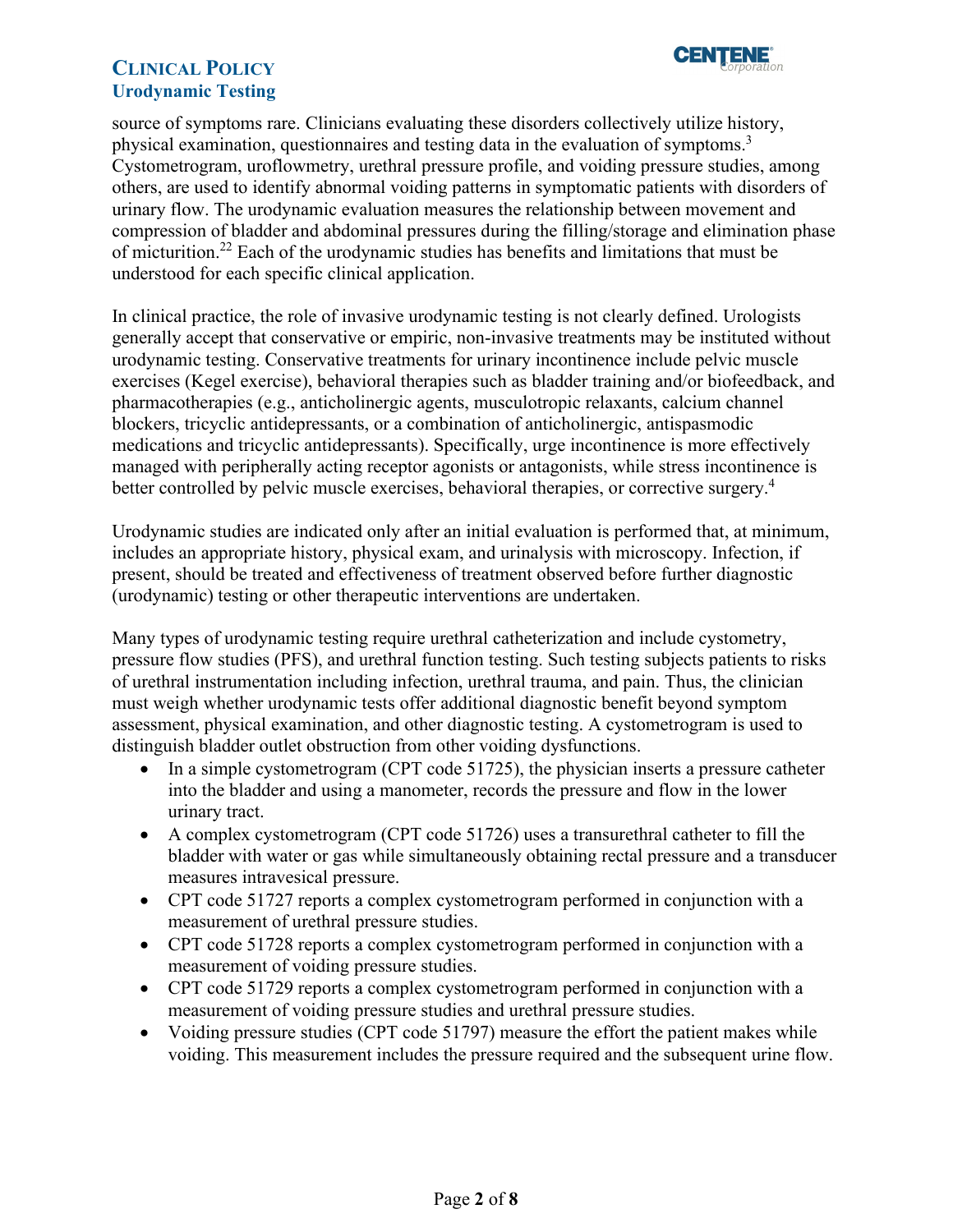

Uroflowmetry and ultrasound post-void residual (PVR) studies may be appropriate noninvasive tests given the clinical scenario and the options for treatment.<sup>3</sup>

- In simple uroflowmetry (CPT code 51736), a stopwatch is used to record the volume of the flow of urine over time.
- Complex uroflowmetry (CPT code 51741) uses electronic equipment to measure and record the volume of urine flow over time.
- Measurement of residual urine and/or bladder emptying capacity (CPT code 51798) is accomplished using ultrasound after voiding.

#### <span id="page-2-0"></span>**Coding Implications**

This clinical policy references Current Procedural Terminology (CPT®). CPT® is a registered trademark of the American Medical Association. All CPT codes and descriptions are copyrighted 2020, American Medical Association. All rights reserved. CPT codes and CPT descriptions are from the current manuals and those included herein are not intended to be all-inclusive and are included for informational purposes only. The following is a list of procedures codes for which coverage may be provided when billed with a diagnosis code(s) that supports medical necessity criteria (see list of ICD-10-CM codes supporting medical necessity further below). They are current at time of review of this policy. Inclusion or exclusion of any codes does not guarantee coverage. Providers should reference the most up-to-date sources of professional coding guidance prior to the submission of claims for reimbursement of covered services.

| $CPT^{\circledR}$ | <b>Description</b>                                                                         |
|-------------------|--------------------------------------------------------------------------------------------|
| <b>Codes</b>      |                                                                                            |
| 51725             | Simple cystometrogram (CMG)(eg, spinal manometer)                                          |
| 51726             | Complex cystometrogram (ie, calibrated electronic equipment)                               |
| 51727             | Complex cystometrogram (ie, calibrated electronic equipment); with urethral pressure       |
|                   | profile studies (i.e., urethral closure pressure profile), any technique                   |
| 51728             | Complex cystometrogram (ie, calibrated electronic equipment); with voiding pressure        |
|                   | studies (ie, bladder voiding pressure), any technique                                      |
| 51729             | Complex cystometrogram (ie, calibrated electronic equipment); with voiding pressure        |
|                   | studies (ie, bladder voiding pressure) and urethral pressure profile studies (ie, urethral |
|                   | closure pressure profile), any technique                                                   |
| 51736             | Simple uroflowmetry (UFR) (eg, stop-watch flow rate, mechanical uroflowmeter)              |
| 51741             | Complex uroflowmetry (eg, calibrated electronic equipment)                                 |
| $+51797$          | Voiding pressure studies, intra-abdominal (ie, rectal, gastric, intraperitoneal (List)     |
|                   | separately in addition to code for primary procedure)                                      |
| 51798             | Measurement of post-voiding residual urine and/or bladder capacity by ultrasound,          |
|                   | non-imaging                                                                                |

#### **ICD-10-CM Diagnosis Codes that Support Medical Necessity**

| $ICD-10-CM$<br>Code | <b>Description</b>                    |
|---------------------|---------------------------------------|
| A18.13              | Tuberculosis of other urinary organs  |
| C70.1               | Malignant neoplasm of spinal meninges |
| C72.0               | Malignant neoplasm of spinal cord     |
| C72.1               | Malignant neoplasm of cauda equina    |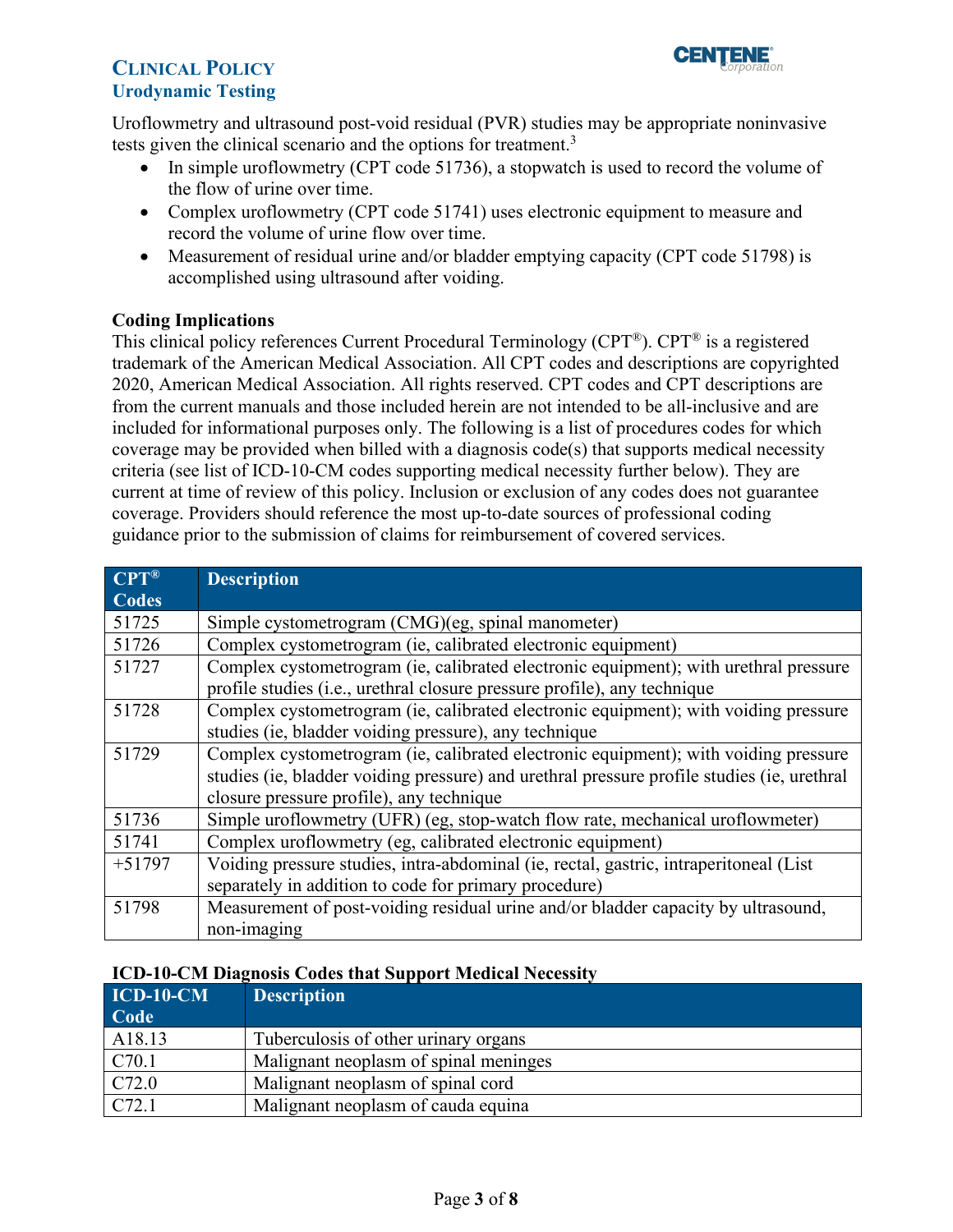### **CLINICAL POLICY CLINICAL EVALUATE:** Urodynamic Testing

| $ICD-10-CM$     | <b>Description</b>                                                            |
|-----------------|-------------------------------------------------------------------------------|
| Code            |                                                                               |
| D33.4           | Benign neoplasm of spinal cord                                                |
| E10.69          | Type 1 diabetes mellitus with other specified complications                   |
| E11.69          | Type 2 diabetes mellitus with other specified complication                    |
| G20             | Parkinson's disease                                                           |
| G35             | Multiple sclerosis                                                            |
| G37.3           | Acute transverse myelitis in demyelinating disease of central nervous system  |
| G82.21          | Paraplegia, complete                                                          |
| G82.22          | Paraplegia, incomplete                                                        |
| G83.4           | Cauda equina syndrome                                                         |
| N30.10-N30.11   | Interstitial cystitis, chronic                                                |
| N30.20-N30.21   | Other chronic cystitis                                                        |
| N31.0-N31.9     | Neuromuscular dysfunction of bladder, not elsewhere classified                |
| N32.0-N32.89    | Other disorders of bladder                                                    |
| N39.0-N39.8     | Other disorders of urinary system                                             |
| N40.1.          | Benign prostatic hyperplasia with lower urinary tract symptoms                |
| N81.0-N81.9     | Female genital prolapse                                                       |
| Q05.0-Q05.9     | Spina bifida                                                                  |
| Q06.0-Q06.9     | Other congenital malformations of spinal cord                                 |
| Q07.00-Q07.9    | Other congenital malformations of nervous system                              |
| Q42.0-Q42.3     | Congenital absence, atresia and stenosis of large intestine                   |
| R33.8           | Other retention of urine                                                      |
| R33.9           | Retention of urine, unspecified                                               |
| R35.1           | Nocturia                                                                      |
| R39.11          | Hesitancy of micturition                                                      |
| R39.14          | Feeling of incomplete bladder emptying                                        |
| R39.81          | Functional urinary incontinence                                               |
| S14.0XXA-       | Injury of nerves and spinal cord at neck level                                |
| <b>S14.9XXS</b> |                                                                               |
| S24.0XXA-       | Injury of nerves and spinal cord at thorax level                              |
| <b>S24.9XXS</b> |                                                                               |
| S34.01XA-       | Injury of lumbar and sacral spinal cord and nerves at abdomen, lower back and |
| <b>S34.9XXS</b> | pelvis level                                                                  |

In addition to the above ICD-10 codes, the following additional diagnosis codes support medical necessity for CPT code 51798.

| $\overline{ICD-10\text{-}CM}$ | <b>Description</b>                                 |
|-------------------------------|----------------------------------------------------|
| Code                          |                                                    |
| N <sub>1</sub> 3.8            | Other obstructive and reflux uropathy              |
| N40.3                         | Nodular prostate with lower urinary tract symptoms |
| R33.0-R33.9                   | Retention of urine                                 |
| R35.0                         | Frequency of micturition                           |

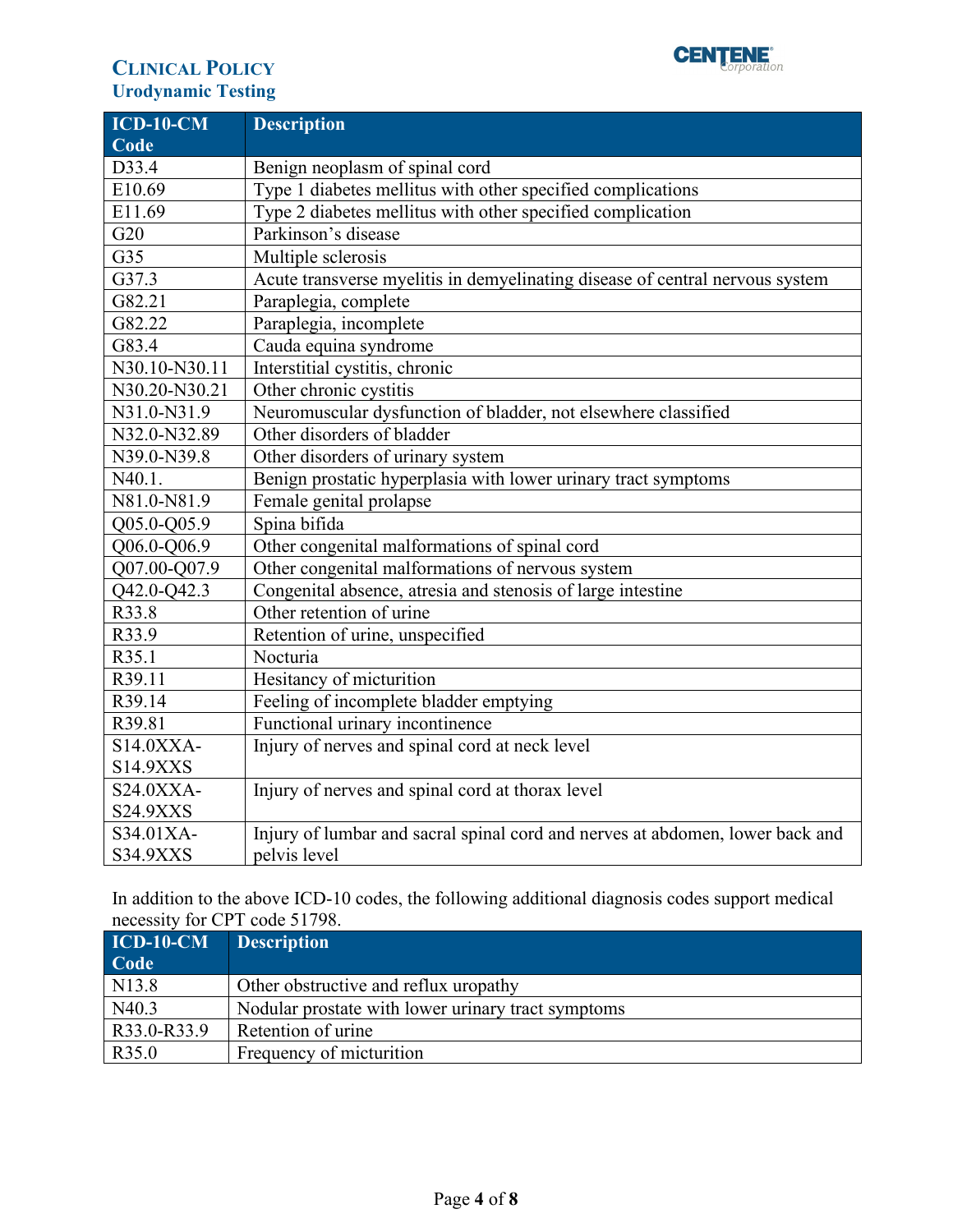

<span id="page-4-0"></span>

| <b>Reviews, Revisions, and Approvals</b><br><b>Revision</b>                                                      | <b>Approval</b>      |
|------------------------------------------------------------------------------------------------------------------|----------------------|
| <b>Date</b><br>09/15                                                                                             | <b>Date</b><br>10/15 |
| Policy developed<br>Removed ICD-10 codes R34, R39.0 - R39.16 due to no support in<br>02/16                       |                      |
| literature                                                                                                       |                      |
| 10/16<br>References reviewed and updated                                                                         | 10/16                |
| Updated ICD-10 code list                                                                                         |                      |
| References reviewed and updated. Added ICD-10-CM E10.69, E11.69,<br>09/17                                        | 10/17                |
| and S34.0 - S34.9XXS                                                                                             |                      |
| References reviewed and updated. Coding reviewed.<br>09/18                                                       | 09/18                |
| References reviewed and updated. Added indication of complex<br>09/19                                            | 09/19                |
| anorectal malformation, along with accompanying diagnosis codes of                                               |                      |
| Q42.0-Q42.3. Noted in investigational statement regarding                                                        |                      |
| asymptomatic patients, that evaluation of suspected urological                                                   |                      |
| abnormalities is appropriate in the presence of complex anorectal                                                |                      |
| malformation.                                                                                                    |                      |
| Added ICD-10-CM code R39.14 to support medical necessity of all<br>10/19                                         |                      |
| procedure codes. Added ICD-10-CM code R35.1 to support medical                                                   |                      |
| necessity for CPT 51798.                                                                                         |                      |
| References reviewed and updated. Added ICD-10 codes: C70.1, C72.0,<br>09/20                                      | 09/20                |
| C72.1, D33.4. Replaced "members" with "members/enrollees" in all                                                 |                      |
| instances.                                                                                                       |                      |
| Code update: ICD-10 N40.1 and R35.1, no longer specific to 51798 and<br>10/20                                    |                      |
| moved to list of codes that support medical necessity. Added ICD-10                                              |                      |
| codes that support medical necessity: A18.13, G82.21, G82.22, R39.11,                                            |                      |
| S14.0XXA-S14.9XXS, and S24.0XXA-S24.9XXS.                                                                        |                      |
| 07/21<br>Annual review completed. Codes checked. References updated and                                          | 07/21                |
| reformatted for AMA style. Changed "Review Date" in the header to                                                |                      |
| "Date of Last Revision" and "Date" in the revision log header to<br>"Revision Date." Specialty review completed. |                      |
| References reviewed and updated. In 1.D.1, changed "incontinence<br>03/22                                        | 03/22                |
| associated with recurrent UTI" to "Urinary incontinence." Codes                                                  |                      |
| checked. Updated background with no impact to policy statement.                                                  |                      |

#### **References**

- 1. Winters JC, Dmochowski RR, Goldman HB, et al. Urodynamic studies in adults: AUA/SUFU guideline*. J Urol.* 2012;188(6 Suppl):2464-2472. doi: 10.1016/j.juro.2012.09.081
- 2. Shamliyan T, Wyman J, Kane RL. *Nonsurgical Treatments for Urinary Incontinence in Adult Women: Diagnosis and Comparative Effectiveness*. Rockville (MD): Agency for Healthcare Research and Quality (US); April 2012
- 3. Holroyd-Leduc JM, Straus SE. Management of urinary incontinence in women: scientific review*. JAMA.* 2004;291(8):986-95. doi: 10.1001/jama.291.8.986.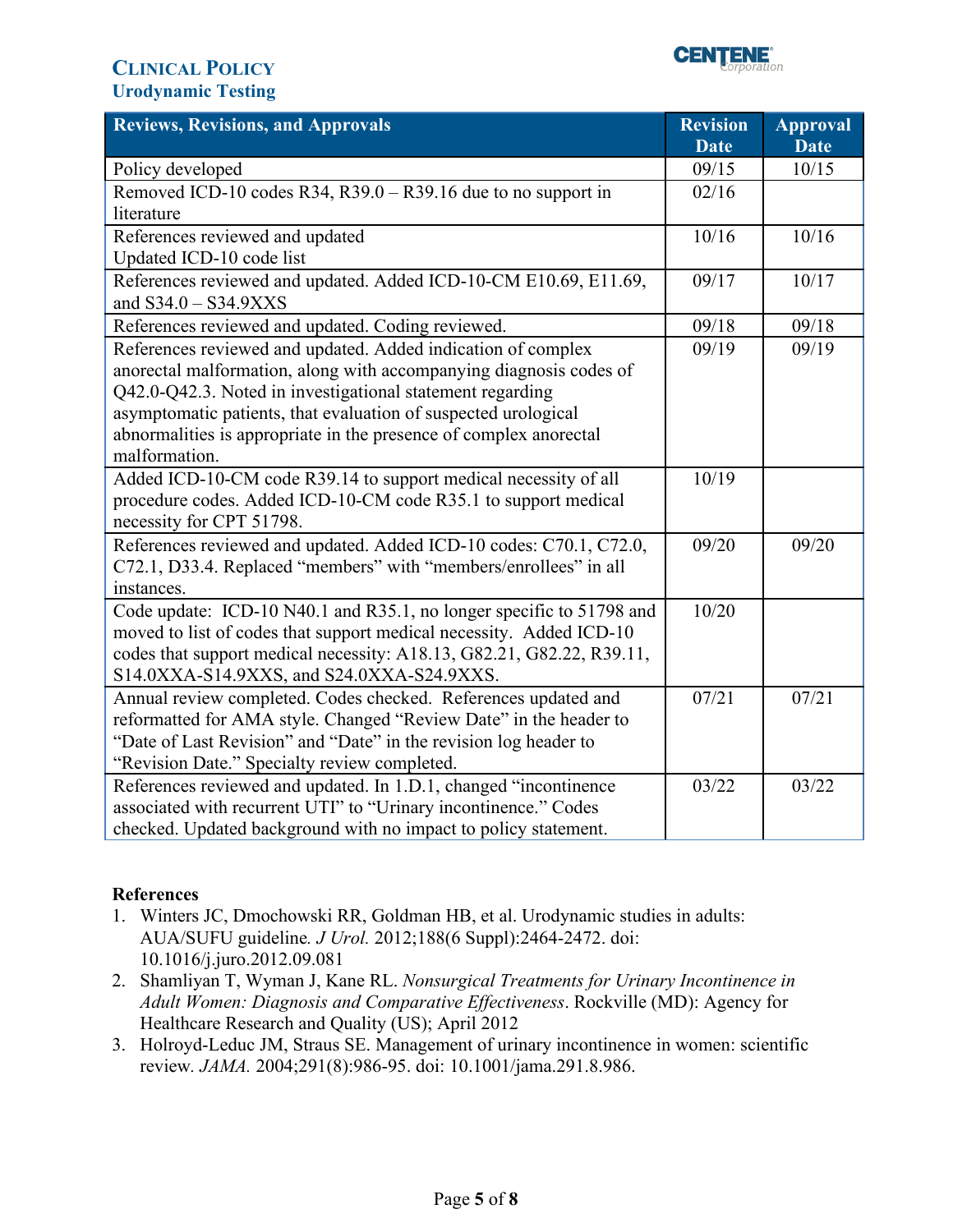- 4. Cacciari LP, Dumoulin C, Hay-Smith EJ. Pelvic floor muscle training versus no treatment, or inactive control treatments, for urinary incontinence in women: a cochrane systematic review abridged republication. *Braz J Phys Ther*. 2019;23(2):93-107. doi: 0.1016/j.bjpt.2019.01.002.
- 5. Flesh G. Urodynamic evaluation of women with incontinence. UpToDate. [www.uptodate.com.](http://www.uptodate.com/) Updated April 29. 2020. Accessed February 2, 2022.
- 6. Anderson CA, Omar MI, Campbell SE, Hunter KF, Cody JD, Glazener CM. Conservative management for postprostatectomy urinary incontinence. *Cochrane Database Syst Rev*. 2015;1(1):CD001843. Published 2015 Jan 20. doi:10.1002/14651858.CD001843.pub5
- 7. Nepple KG, Cooper CS. Evaluation and diagnosis of bladder dysfunction in children. UpToDate. [www.uptodate.com.](http://www.uptodate.com/) Updated March 29, 2021. Accessed February 2, 2022.
- 8. Pang H, Dang X, Yao Z, Feng X, Wu G. Bilateral spontaneous urinary extravasation shown by computed tomography urography in a patient with benign prostatic hyperplasia. *Radiol Case Rep.* 2015;10(4):53-55. Published 2015 Sep 15. doi:10.1016/j.radcr.2015.07.001
- 9. Deng F, Liu X, Li Y, et al. Ureteral obstruction by prostate cancer leads to spontaneous ureteric rupture: a case report. *Int J Clin Exp Med*. 2015;8(9):16842-16844. Published 2015 Sep 15.
- 10. Sarmah PB, Noah A, Kelly BD, Ryan PG. Asymptomatic ureteral rupture secondary to chronic urinary retention from massive prostatic enlargement. *J Surg Case Rep*. 2015;2015(11):rjv135. Published 2015 Oct 31. doi:10.1093/jscr/rjv135
- 11. Mori K, Koga S, Noguchi M, Kanetake H, Suda H, Yamashita S. Spontaneous peripelvic extravasation of urine due to an inflammatory aneurysm of the abdominal aorta. *Int J Urol.*  2004;11(6):419-420. doi:10.1111/j.1442-2042.2004.00805.x
- 12. Schurch B, Iacovelli V, Averbeck MA, Stefano C, Altaweel W, Finazzi Agrò E. Urodynamics in patients with spinal cord injury: A clinical review and best practice paper by a working group of The International Continence Society Urodynamics Committee. *Neurourol Urodyn.* 2018;37(2):581-591.
- 13. Clement KD, Lapitan MC, Omar MI, Glazener CM. Urodynamic studies for management of urinary incontinence in children and adults. *Cochrane Database Syst Rev*. 2013;2013(10):CD003195. Published 2013 Oct 29. doi:10.1002/14651858.CD003195.pub3.
- 14. Lightner DJ, Gomelsky A, Souter L, Vasavada SP. Diagnosis and Treatment of Overactive Bladder (Non-Neurogenic) in Adults: AUA/SUFU Guideline Amendment 2019. *J Urol.*  2019;202(3):558-563. doi: 10.1097/JU.0000000000000309.
- 15. Goossens WJ, de Blaauw I, Wijnen MH, de Gier RP, Kortmann B, Feitz WF. Urological anomalies in anorectal malformations in The Netherlands: effects of screening all patients on long-term outcome. *Pediatr Surg Int*. 2011;27(10):1091-1097. doi: 10.1007/s00383-011- 2959-4.
- 16. Sandhu JS, Breyer B, Comiter C, et al. Incontinence after Prostate Treatment: AUA/SUFU Guideline. *J Urol*. 2019;202(2):369-378. doi: 10.1097/JU.0000000000000314.
- 17. Foster HE, Dahm P, Kohler TS, et al. Surgical Management of Lower Urinary Tract Symptoms Attributed to Benign Prostatic Hyperplasia: AUA Guideline Amendment 2019. *J Urol.* 2019;202(3):592-598. doi: 10.1097/JU.0000000000000319
- 18. Parsons JK, Dahm P, Köhler TS, Lerner LB, Wilt TJ. Surgical Management of Lower Urinary Tract Symptoms Attributed to Benign Prostatic Hyperplasia: AUA Guideline Amendment 2020. *J Urol*. 2020;204(4):799-804. doi:10.1097/JU.0000000000001298. Epub 2020 Jul 23. PMID: 32698710.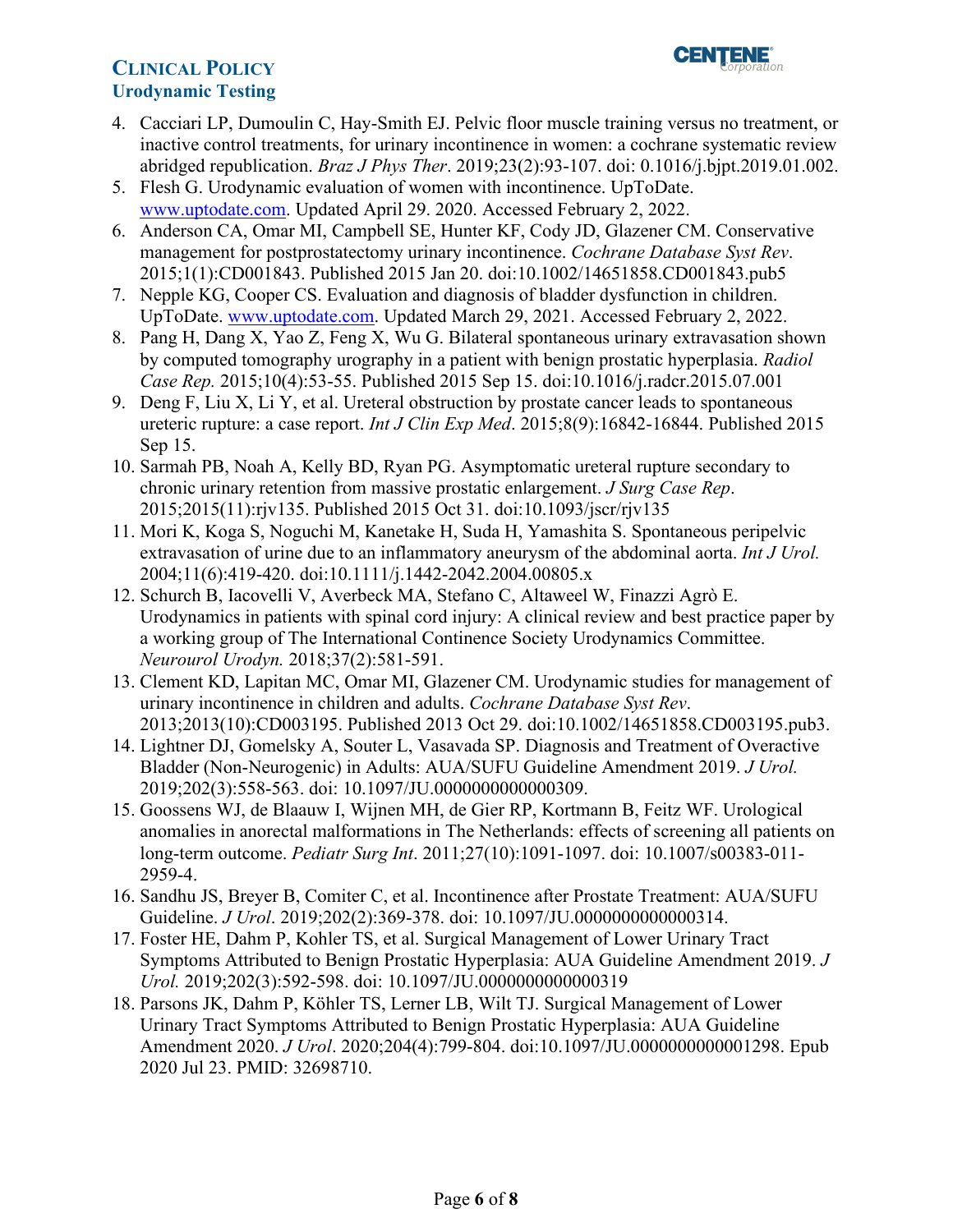

- 19. Sandhu JS, Breyer B, Comiter C, et al. Incontinence after Prostate Treatment: AUA/SUFU Guideline. *J Urol*. 2019;202(2):369-378. doi: 10.1097/JU.0000000000000314.
- 20. Local coverage determination: urodynamics (L34056). Centers for Medicare and Medicaid Services Web site. [https://www.cms.gov/medicare-coverage](https://www.cms.gov/medicare-coverage-database/view/lcd.aspx?lcdId=34056&ver=23)[database/view/lcd.aspx?lcdId=34056&ver=23.](https://www.cms.gov/medicare-coverage-database/view/lcd.aspx?lcdId=34056&ver=23) Published October 1, 2015 (revised September 30, 2021). Accessed February 2, 2022.
- 21. Local coverage determination: urodynamics (L33576). Centers for Medicare and Medicaid Services Web site. [https://www.cms.gov/medicare-coverage](https://www.cms.gov/medicare-coverage-database/view/lcd.aspx?lcdid=33576&ver=23&keywordtype=starts&keyword=urod&bc=0)database/view/lcd.aspx?lcdid=33576&ver=23&keywordtype=starts&keyword=urod&bc=0 Published October 1, 2015 (revised October 24, 2019). Accessed February 2, 2022.
- 22. McVary KT. Lower urinary tract symptoms in males. UpToDate. [www.uptodate.com.](http://www.uptodate.com/) Updated May 11, 2021. Accessed February 2, 2022.

#### <span id="page-6-0"></span>**Important Reminder**

This clinical policy has been developed by appropriately experienced and licensed health care professionals based on a review and consideration of currently available generally accepted standards of medical practice; peer-reviewed medical literature; government agency/program approval status; evidence-based guidelines and positions of leading national health professional organizations; views of physicians practicing in relevant clinical areas affected by this clinical policy; and other available clinical information. The Health Plan makes no representations and accepts no liability with respect to the content of any external information used or relied upon in developing this clinical policy. This clinical policy is consistent with standards of medical practice current at the time that this clinical policy was approved. "Health Plan" means a health plan that has adopted this clinical policy and that is operated or administered, in whole or in part, by Centene Management Company, LLC, or any of such health plan's affiliates, as applicable.

The purpose of this clinical policy is to provide a guide to medical necessity, which is a component of the guidelines used to assist in making coverage decisions and administering benefits. It does not constitute a contract or guarantee regarding payment or results. Coverage decisions and the administration of benefits are subject to all terms, conditions, exclusions and limitations of the coverage documents (e.g., evidence of coverage, certificate of coverage, policy, contract of insurance, etc.), as well as to state and federal requirements and applicable Health Plan-level administrative policies and procedures.

 applicable legal and regulatory requirements relating to provider notification. If there is a This clinical policy is effective as of the date determined by the Health Plan. The date of posting may not be the effective date of this clinical policy. This clinical policy may be subject to discrepancy between the effective date of this clinical policy and any applicable legal or regulatory requirement, the requirements of law and regulation shall govern. The Health Plan retains the right to change, amend or withdraw this clinical policy, and additional clinical policies may be developed and adopted as needed, at any time.

 This clinical policy does not constitute medical advice, medical treatment or medical care. It is not intended to dictate to providers how to practice medicine. Providers are expected to exercise professional medical judgment in providing the most appropriate care, and are solely responsible for the medical advice and treatment of members/enrollees. This clinical policy is not intended